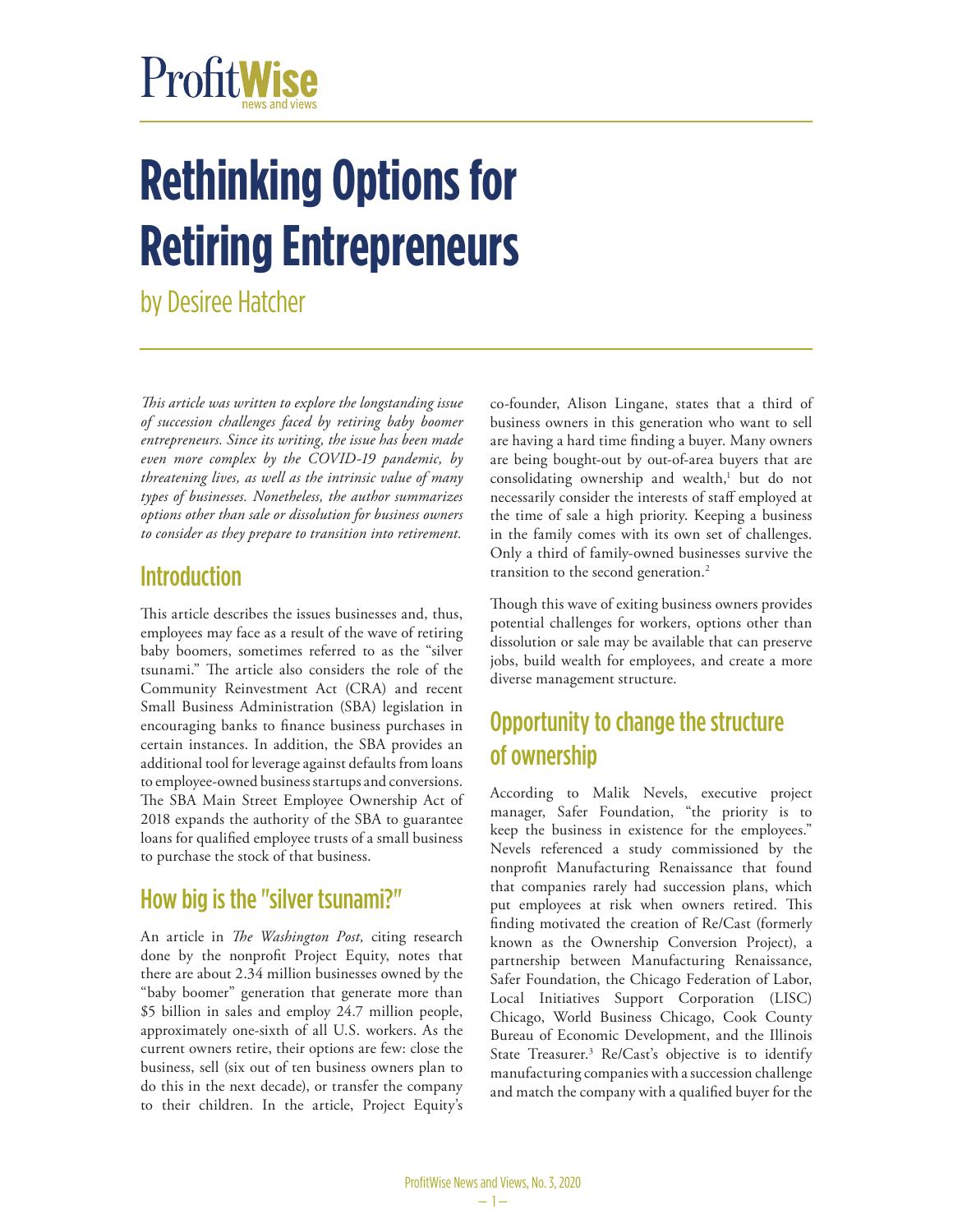company offering market-based pricing and terms for the owner. Re/Cast can assist in sourcing capital for identified deals. A subordinated debt fund that will be managed by LISC is in development. $^4$ 

However, the nonprofit attempts to go further by making the business acquisition a transformational opportunity. In developing its pool of qualified purchasers, there is a particular interest in identifying minority entrepreneurs and late(r)-career, minority professionals who may want to assume ownership of these manufacturing businesses. Re/Cast intends to shift the profile of manufacturing ownership to one that is more diverse, and potentially offers ownership opportunities to employees. Re/Cast leadership hopes this may ultimately alter the management values of the manufacturing sector from those that focus on private accumulation of wealth to ones that value social returns in addition to traditional measures of return on investment.<sup>5</sup> Bob Christian, managing director of Re/Cast, stressed that organization leadership has a vision of creating a model that could be scaled to other cities, like Detroit, where manufacturing companies are facing similar succession challenges.<sup>6</sup>

Safer Foundation's Nevels indicated that in addition to the transfer of wealth, the nonprofit also has an interest in exploring the potential for employee ownership through the cooperative model or through an Employee Stock Ownership Plan, where employees are both willing and able to do so.

#### Other models can help employees build wealth

Selling a business to employees can be a viable option for retiring entrepreneurs. According to Deborah Groban Olson, founder of The Center for Community-Based Enterprise, Inc., selling a business to an employee stock ownership plan (ESOP) or worker cooperative can help to ensure that the company can continue to thrive with the people who helped build it.7 Both models enable business ownership to be shared among a broad base of employees. The two key differences between ESOPs and worker cooperatives are: 1) worker cooperatives are by definition democratically governed by workers, whereas ESOPs have only minimal requirements for worker voice (although they can be governed

democratically); and 2) worker cooperatives are largely unregulated, whereas federal law governs many aspects of how ESOPs are administered, including allocation, vesting, valuation, distribution, and more.<sup>8</sup>

ESOPs and worker cooperatives are valuable in promoting inclusion and providing competitive wages. There are over 6,600 ESOPs in the United States, holding total assets of nearly \$1.4 trillion.<sup>9</sup> Wages at ESOP firms are on average 5 percent to 12 percent higher than those at comparable non-ESOP firms. ESOP employees also have more than double the retirement savings. Also impressive is that, in the recent recession, ESOP workers were one-fourth as likely to be laid off.<sup>10</sup>

Though not as numerous as ESOPs, worker cooperatives also have an impressive track record. According to the '2019 State of Worker Cooperatives in the U.S.' report there are 465 worker cooperatives in the US. The report found that the average wage paid at 106 responding cooperatives was \$19.67 per hour. In addition, worker co-ops that distribute surplus profits to members offered an average distribution of \$8,241 per year to each worker owner, in addition to wages.<sup>11</sup>

As previously indicated, ESOPs are a potential way that Re/Cast may address succession issues. A key component of their model is ensuring that current ownership is committed to assisting with the leadership/ownership transition over a period of multiple years. Current ownership is also asked to assist with financing the purchase – be it by employees or others outside of the company – to ensure that incentives are aligned around the long-term success of the business.12

### What is the role of financial institutions in succession planning?

There is opportunity for regulated financial institutions to assist in business acquisitions and also meet their responsibilities under the CRA.

The CRA was enacted to encourage banks to meet the credit needs of their assessment areas, including lowand moderate-income communities, consistent with safe and sound banking operations. Specific qualified loan, investment, or service activities for which banks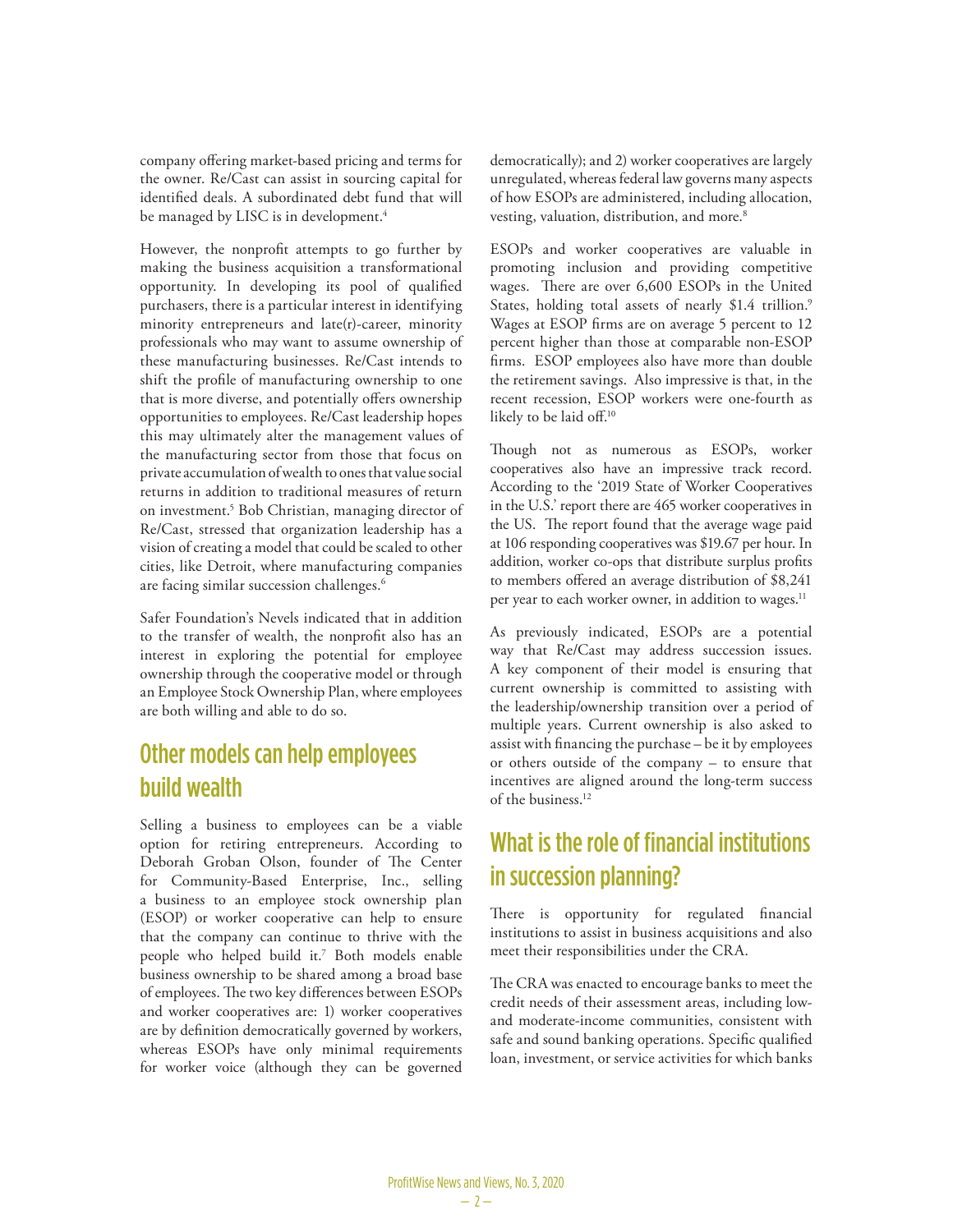may receive CRA credit include activities that promote economic development by financing businesses or farms that meet the act's "size eligibility standards" (as set by the Small Business Administration Development Center [SBDC] or Small Business Investment Company [SBIC] programs, or have gross annual revenues of \$1 million or less) and "purpose test" (promote economic development through permanent job creation, retention, and/or improvement for low- or moderate-income persons; in low- or moderate-income geographies; in areas targeted for redevelopment).<sup>13</sup>

#### Understanding and managing risk with ESOPs

There are several types of ESOPs, but one of the most popular is a leveraged ESOP. In a "leveraged" ESOP, the ESOP borrows money and buys the owner's stock. The company usually guarantees the loan, and contributes enough money each year to enable the ESOP to repay the loan.<sup>14</sup> However, some banks may be reluctant to finance ESOPs due to a perception of higher risk.

Limited information was found that specifically addresses the default rates for ESOPs. A 2014 study by the National Center for Employee Ownership (NCEO), titled "Default Rates on Leveraged ESOPs, 2009-2013," focused on concerns that ESOPs are excessively risky and that appraisals tend to be too aggressive, causing ESOPs to overpay for the shares of stock. These concerns suggest that the default rates on ESOP loans would be high. However, the study found that based on an analysis of 1,232 leveraged ESOP transactions generated by JP Morgan Chase, Fifth Third Bank, and an anonymous bank, active between 2009 and 2013, only 1.3 percent experienced defaults during the study period. In a parallel analysis, the NCEO asked ESOP appraisal firms to provide data on defaults among the ESOP companies whose stock they appraised between 2009 and 2013. Eighteen firms responded, providing data for loans to 845 companies. Of these, nine loans resulted in losses to the creditor.15

In addition, the SBA provides an additional tool for leverage against defaults from loans to employeeowned business startups and conversions. The SBA Main Street Employee Ownership Act of 2018 (the Act) provides additional encouragement for banks to meet the credit needs of employee-owned startups and conversions. Enacted in August 2018, the Act amends the Small Business Act to expand the authority of the SBA to guarantee loans for qualified employee trusts of a small business to purchase the stock of that business. Specifically, the Act allows the guaranteed loan to also cover transaction costs associated with purchasing the stock. In addition, it allows loans to a small business to be guaranteed if the loan proceeds will: 1) be used to provide loans to a qualified employee trust of the small business to purchase the business's stock, and 2) result in the trust owning at least 51 percent of the business' stock. The SBA must also guarantee loans to cooperatives in which employees are eligible for membership for such stock purchases. The Act also requires that the SBA provide outreach and educational materials to licensed small business investment companies to increase investment in transitions to employeeowned businesses, and establish a Small Business Employee Ownership and Cooperative Promotion Program to offer technical assistance and training on the transition to employee ownership through cooperatives and qualified employee trusts.16

#### Partnership opportunities

Lenders who do not have the expertise or resources to devote to employee ownership conversions may obtain CRA credit by providing loans and investments to nonprofits, community development finance institutions (CDFIs), and other organizations that have expertise in providing technical assistance, underwriting, and financing to these businesses. For example, the Center for Community-Based Enterprise (C2BE), a Detroit-based nonprofit, provides legal help, technical assistance, education, and collaboration to individuals interested in developing employee-owned businesses and other community-based enterprises.<sup>17</sup>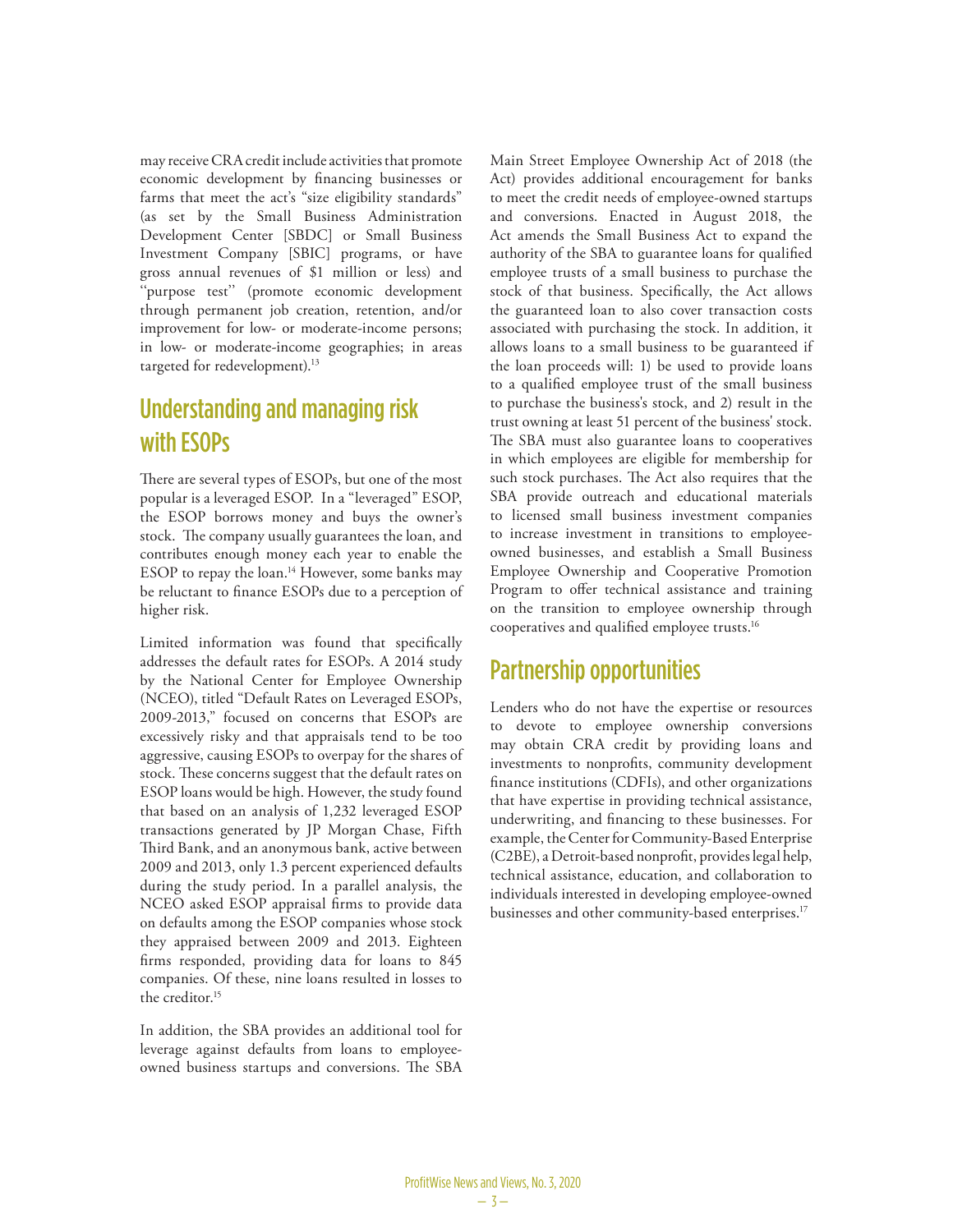#### Conclusion

A retiring business owner does not have to equate to job loss for the business' employees. A viable exit strategy can instead lead to a profitable exit for the owner and continued employment for current and future employees. Resources exist to assist retiring business owners. However, a successful transition takes time and planning, and should be made part of the discussion as older entrepreneurs prepare for their well-earned retirement.

#### **Notes**

- 1. Marks, Gene, "Why the looming 'Silver Tsunami' could put 25 million jobs at risk," *The Washington Post*, retrieved April 4, 2019.
- 2. Berner, Courtney, Michaela Holmes, Anne Reynolds, and Joe Rinehart, "Successful Cooperative Ownership Transitions: Case Studies on the Conversion of Privately Held Businesses to Worker Cooperatives," available at https://resources.uwcc.wisc.edu/ CaseStudies/Successful-Coop-Ownership-Transitions.pdf.
- 3. Phone interview with Malik Nevels, executive project manager, Safer Foundation, June 20, 2019.
- 4. The Chicago Ownership Conversion Project: Transition to Transformation, December 19, 2017, available at https://d4937ac3-176d-43e2-b62d-fb4a5b456873.filesusr.com/ugd/ a1c52b\_3615c085664346c392a030b6d038a4fb.pdf.
- 5. Ibid.
- 6. Interview with Bob Christian and Dan Swinney, managing director and board member respectively of Re/Cast, November 26, 2019.
- 7. Interview with Deborah Groban Olson, founder of the Center for Community-Based Enterprise, Inc., March 4, 2019.
- 8. See https://www.project-equity.org/financing-faqs.
- 9. See https://www.nceo.org/articles/employee-ownership-by-the-numbers.
- 10. Kelly, Duncan and Dobbs, 2019, "Broad-Based Ownership Models as Tools for Job Creation & Community Development," The Democracy Collaborative, January.
- 11. See https://institute.coop/resources/2019-worker-cooperative-state-sector-report.
- 12. Interview with Bob Christian and Dan Swinney, managing director and board member respectively, of Re/Cast, November 26, 2019.
- 13. Interagency Questions and Answers Regarding Community Reinvestment, Federal Financial Institutions Examination Council, June 2016, § 12(g)(3).
- 14. Groban Olson, Deborah, "How Do ESOPs Work," available at https://www.esoplaw. com/about-esops/how-do-esops-work.
- 15. Rosen, Corey, and Loren Rodgers, 2014, "Default Rates on Leveraged ESOPS, 2009- 2013," National Center for Employee Ownership, July 2.
- 16. Congress.gov; H.R. 5236 Main Street Employee Ownership Act of 2018, available at https://www.congress.gov/bill/115th-congress/house-bill/5236.
- 17. Center for Community-Based Enterprise, Inc., available at https://www.c2be.org/mission.

#### **Biography**

**Desiree Hatcher** is a community and economic development regional program lead in the Federal Reserve Bank of Chicago's Community Development and Policy Studies division.